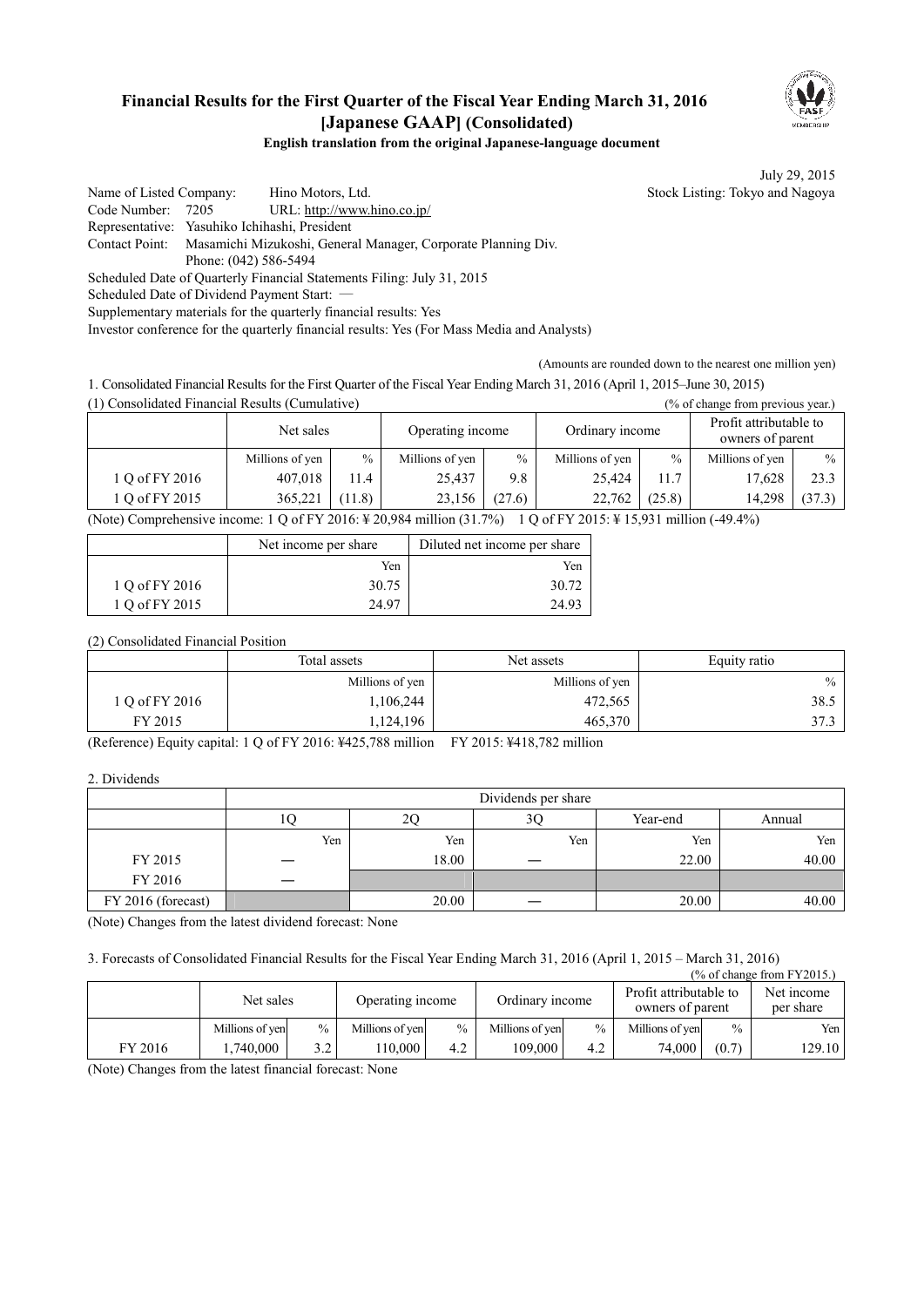\*Notes

- (1) Changes in significant subsidiaries (changes of specified subsidiaries resulting in changes in scope of consolidation) during the current term: None
- (2) Application of the accounting procedures for producing quarterly consolidated financial statements: None

(3) Changes in accounting policies, accounting estimates and restatements:

| 1) Changes in accounting policies due to revisions of accounting standards: | None |
|-----------------------------------------------------------------------------|------|
| 2) Changes in accounting policies due to reasons other than above 1):       | None |
| 3) Changes in accounting estimates:                                         | None |
| 4) Restatements:                                                            | None |

- 
- (4) Number of outstanding shares (common stock)

| 1) Number of outstanding shares (including | $1Q_0$ |
|--------------------------------------------|--------|
| treasury stock) at end of term             |        |

2) Number of treasury stock at end of term

| OCK)           |                    |                |                    |
|----------------|--------------------|----------------|--------------------|
| 1 Q of FY 2016 | 574,580,850 shares | FY 2015        | 574,580,850 shares |
|                |                    |                |                    |
| 1 Q of FY 2016 | 1,362,026 shares   | FY 2015        | 1,400,435 shares   |
| 1 Q of FY 2016 | 573,206,453 shares | 1 Q of FY 2015 | 572,656,389 shares |

- 3) Average number of shares (quarterly consolidated cumulative period)
- \* Information regarding implementation of quarterly review procedures
	- · The review procedures of the Financial Instruments and Exchange Act do not apply to this financial notice, and at the time of release it is being reviewed using procedures for quarterly consolidated financial statements.

\*Statement regarding the proper use of financial forecasts and other remarks

· Descriptions regarding the future, including the financial projections contained in this report, are based on certain assumptions currently available to the Company, which are, at the discretion of the Company, deemed reasonable, and the Company gives no guarantees that it will achieve these results. In addition, actual financial results may significantly vary due to various factors.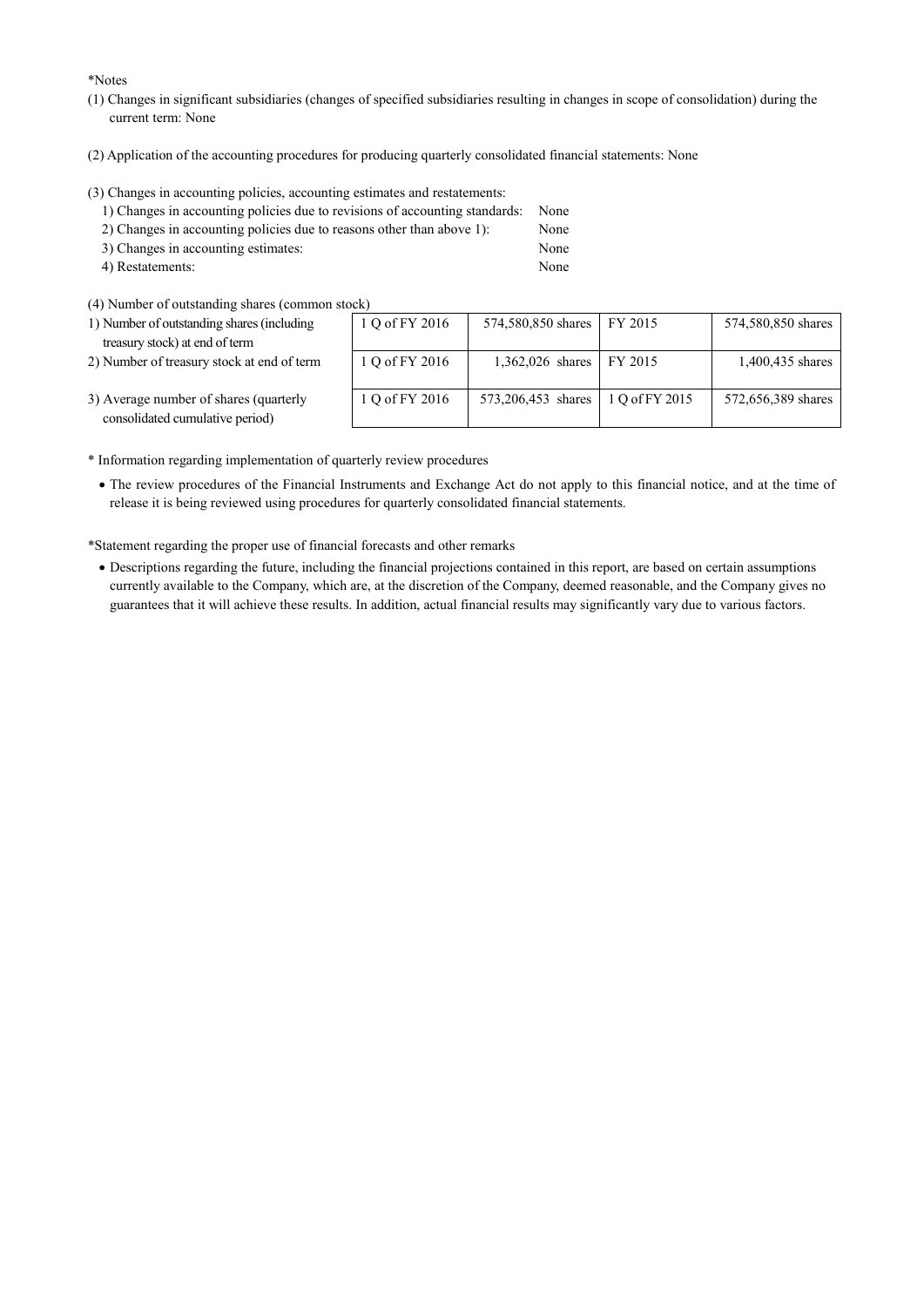## Appendix

## Table of contents of the appendix

| (2) Quarterly Consolidated Statements of Income and Quarterly Consolidated Statements of Comprehensive |  |
|--------------------------------------------------------------------------------------------------------|--|
| Income                                                                                                 |  |
|                                                                                                        |  |
| Quarterly Consolidated Statements of Income                                                            |  |
|                                                                                                        |  |
| Quarterly Consolidated Statements of Comprehensive Income                                              |  |
|                                                                                                        |  |
|                                                                                                        |  |
|                                                                                                        |  |
|                                                                                                        |  |
|                                                                                                        |  |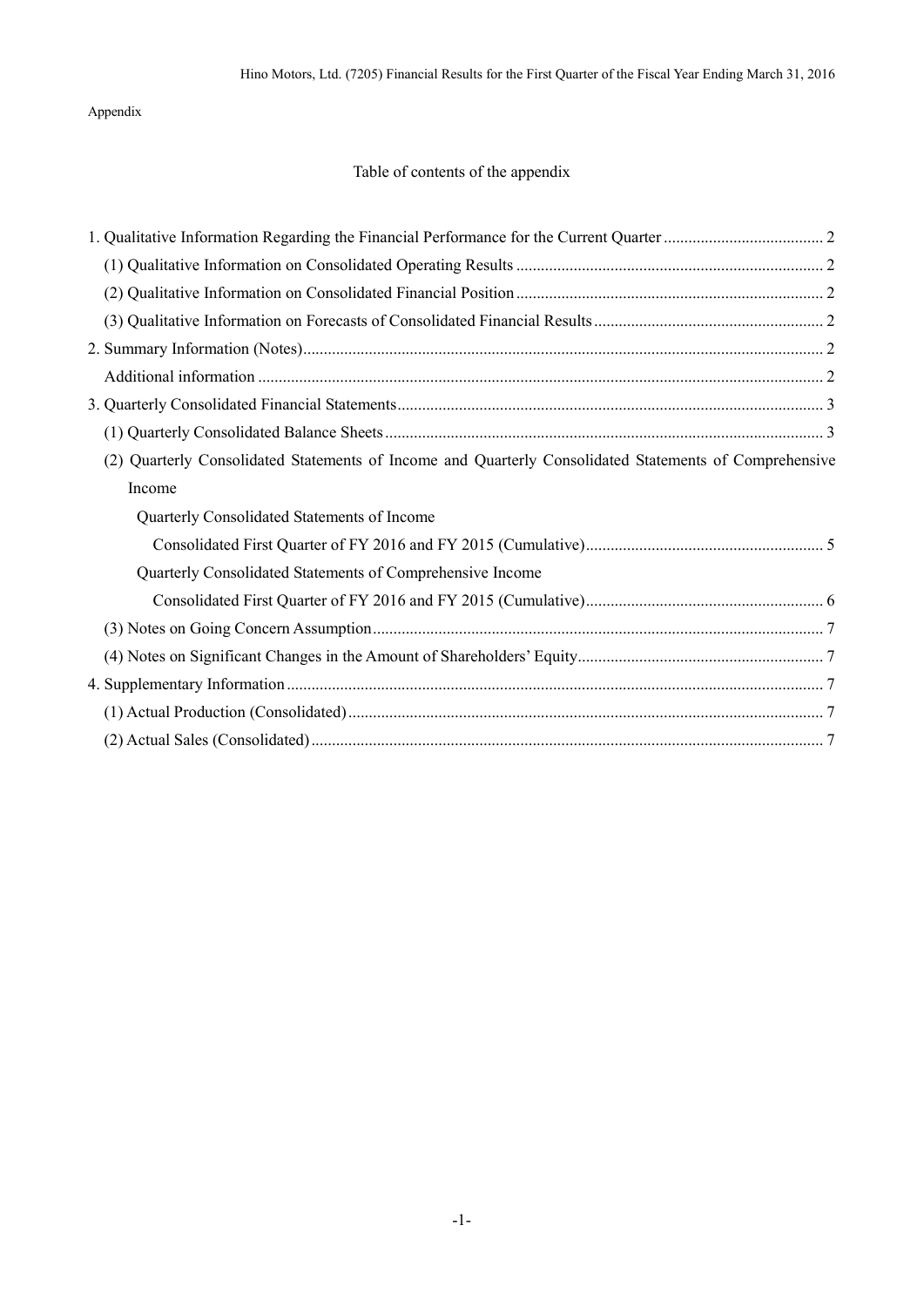### **1. Qualitative Information Regarding the Financial Performance for the Current Quarter (1) Qualitative Information on Consolidated Operating Results**

As for the Japanese domestic truck market during the current first quarter (three months), the performance remained healthy due to economic recovery. In addition, there was the negative rebound from the rush demand before the consumption tax hike in the same period in the previous fiscal year. For these reasons, the total demand for heavy- and medium-duty trucks increased to 18.0 thousand units by 2.7 thousand units (17.3%) compared to the same quarter in the previous year. Total demand for light-duty truck increased to 19.8 thousand units by 2.3 thousand units (13.4%) compared to the same quarter in the previous year.

As for Japanese domestic sales, as a result of sales activities implemented in a concerted effort in our consolidated group, the total sales volume of trucks and buses increased to 12.7 thousand units by 2.6 thousand units (25.3%) compared to the same quarter in the previous year.

As for overseas sales, the Indonesian market remained sluggish, but sales grew in North, Central, and South Americas, etc., and sales volume increased to 27.8 thousand units by 3.1 thousand units (12.8%) compared to the same quarter in the previous year.

As a result of the above, total unit sales of Hino Brand trucks and buses increased to 40.4 thousand units by 5.7 thousand units (16.4%) compared to the same quarter in the previous year.

As for the volume of sales to Toyota Motor Corporation, mainly because the sales of loading vehicles decreased, total sales volume decreased to 36.2 thousand units by 5.5 thousand units (-13.1%) compared to the same quarter in the previous year.

As a result of the above, net sales in the current first quarter were ¥407,018 million, which is an increase of ¥41,796 million (11.4%) as compared to the same quarter in the previous year. As for profit and loss, affected by such as increase in domestic sales of vehicles, operating income was ¥25,437 million which is an increase of ¥2,280 million (9.8%) compared to the same quarter in the previous year, ordinary income was ¥25,424 million which is an increase of ¥2,662 million (11.7%) compared to the same quarter in the previous year, and profit attributable to owners of parent was ¥17,628 million which is an increase of ¥3,330 million (23.3%) compared to the same quarter in the previous year.

#### **(2) Qualitative Information on Consolidated Financial Position**

Total assets at the end of the first quarter decreased by ¥17,952 million to ¥1,106,244 million compared to the end of the previous fiscal year. This is mainly because notes and accounts receivable - trade decreased by ¥24,185 million due to a decrease in sales of vehicles from the end of the previous fiscal year.

Liabilities decreased by ¥25,147 million to ¥633,679 million compared to the end of the previous fiscal year. This is mainly because notes and accounts payable - trade decreased by ¥14,867 million and income taxes payable decreased by ¥9,227 million.

Net assets increased by ¥7,195 million to ¥472,565 million compared to the end of the previous fiscal year. This is mainly because profit attributable to owners of parent of ¥17,628 million was recorded, although dividends from retained earnings of ¥12,612 million were paid.

#### **(3) Qualitative Information on Forecasts of Consolidated Financial Results**

Not changed from the previous announcement (Apr. 28, 2015).

### **2. Summary Information (Notes)**

### **[Additional information]**

In accordance with Paragraph 39 of "Accounting Standard for Consolidated Financial Statements (ASBJ Statement No.22 of September 13, 2013)," we changed the indications of quarterly net income, etc. and shifted from minority interest to non-controlling interest. In order to reflect these changes, we reproduced the quarterly consolidated financial statements for the previous first quarter and the annual consolidated financial statements for the previous year.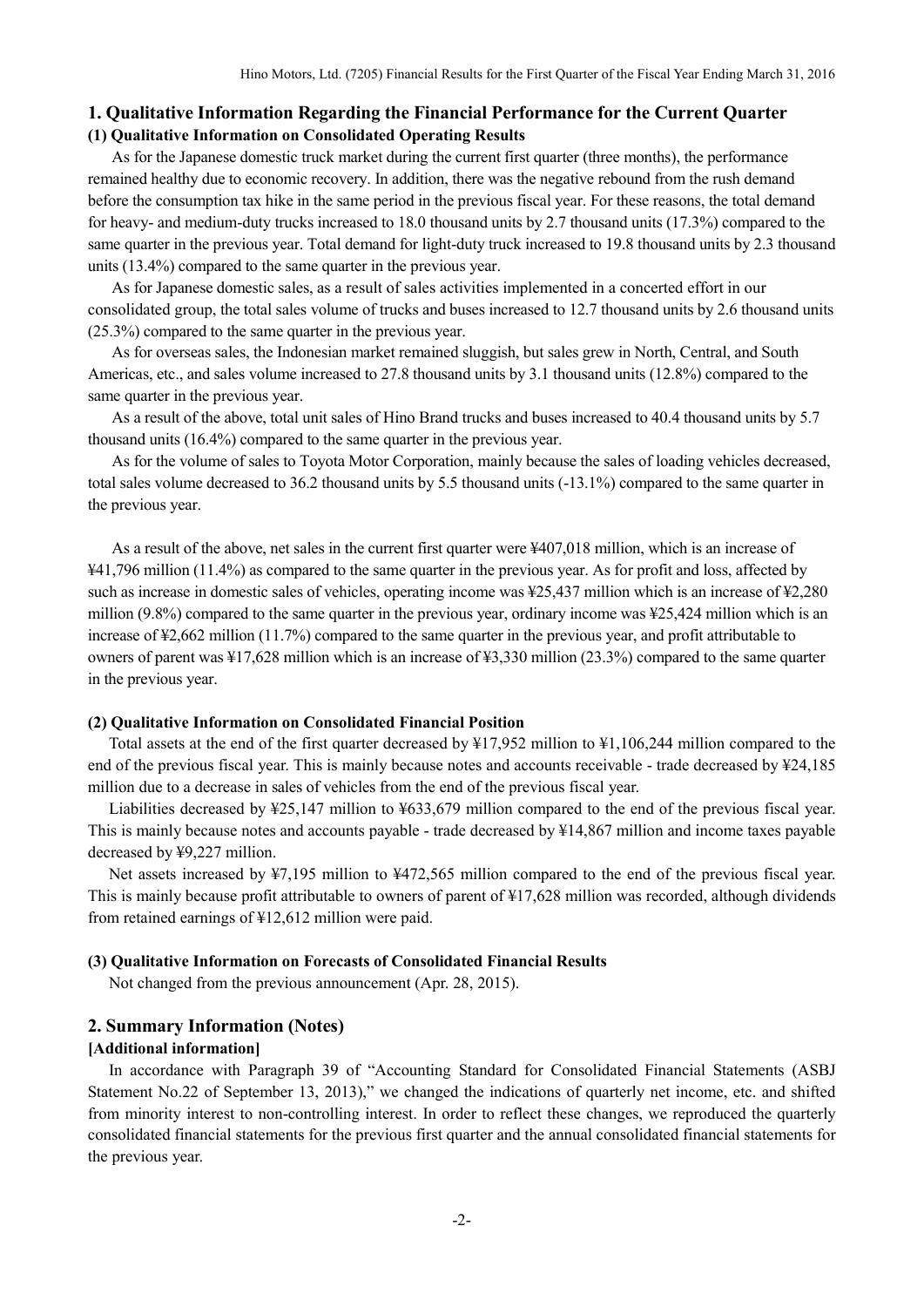# **3. Quarterly Consolidated Financial Statements**

# **(1) Quarterly Consolidated Balance Sheets**

| Vual terry Consolidated Dalance            |                        | (Millions of yen)        |
|--------------------------------------------|------------------------|--------------------------|
|                                            | FY 2015                | First Quarter of FY 2016 |
|                                            | (As of March 31, 2015) | (As of June 30, 2015)    |
| Assets                                     |                        |                          |
| Current assets                             |                        |                          |
| Cash and deposits                          | 36,104                 | 37,589                   |
| Notes and accounts receivable - trade      | 299,821                | 275,636                  |
| Merchandise and finished goods             | 131,051                | 135,522                  |
| Work in process                            | 33,584                 | 36,381                   |
| Raw materials and supplies                 | 35,877                 | 37,421                   |
| Other                                      | 65,260                 | 61,099                   |
| Allowance for doubtful accounts            | (3,620)                | (3,572)                  |
| Total current assets                       | 598,079                | 580,078                  |
| Non-current assets                         |                        |                          |
| Property, plant and equipment              |                        |                          |
| Buildings and structures, net              | 102,185                | 103,887                  |
| Machinery, equipment and vehicles, net     | 89,248                 | 100,099                  |
| Land                                       | 100,460                | 101,638                  |
| Other                                      | 71,692                 | 57,242                   |
| Total property, plant and equipment        | 363,586                | 362,868                  |
| Intangible assets                          | 20,358                 | 19,716                   |
| Investments and other assets               |                        |                          |
| Investment securities                      | 126,186                | 128,752                  |
| Other                                      | 19,058                 | 17,926                   |
| Allowance for doubtful accounts            | (3,072)                | (3,097)                  |
| Total investments and other assets         | 142,171                | 143,581                  |
| Total non-current assets                   | 526,117                | 526,166                  |
| <b>Total</b> assets                        | 1,124,196              | 1,106,244                |
| Liabilities                                |                        |                          |
| <b>Current liabilities</b>                 |                        |                          |
| Notes and accounts payable - trade         | 262,854                | 247,987                  |
| Short-term loans payable                   | 117,180                | 125,759                  |
| Current portion of long-term loans payable | 8,652                  | 7,783                    |
| Income taxes payable                       | 13,007                 | 3,779                    |
| Provision for product warranties           | 32,196                 | 29,637                   |
| Other provision                            | 6,010                  | 7,954                    |
| Other                                      | 94,243                 | 92,149                   |
| <b>Total current liabilities</b>           | 534,143                | 515,051                  |
| Non-current liabilities                    |                        |                          |
| Long-term loans payable                    | 20,296                 | 19,333                   |
| Net defined benefit liability              | 58,594                 | 52,917                   |
| Other provision                            | 1,836                  | 1,594                    |
| Other                                      | 43,955                 | 44,782                   |
| Total non-current liabilities              | 124,683                | 118,628                  |
| <b>Total liabilities</b>                   | 658,826                | 633,679                  |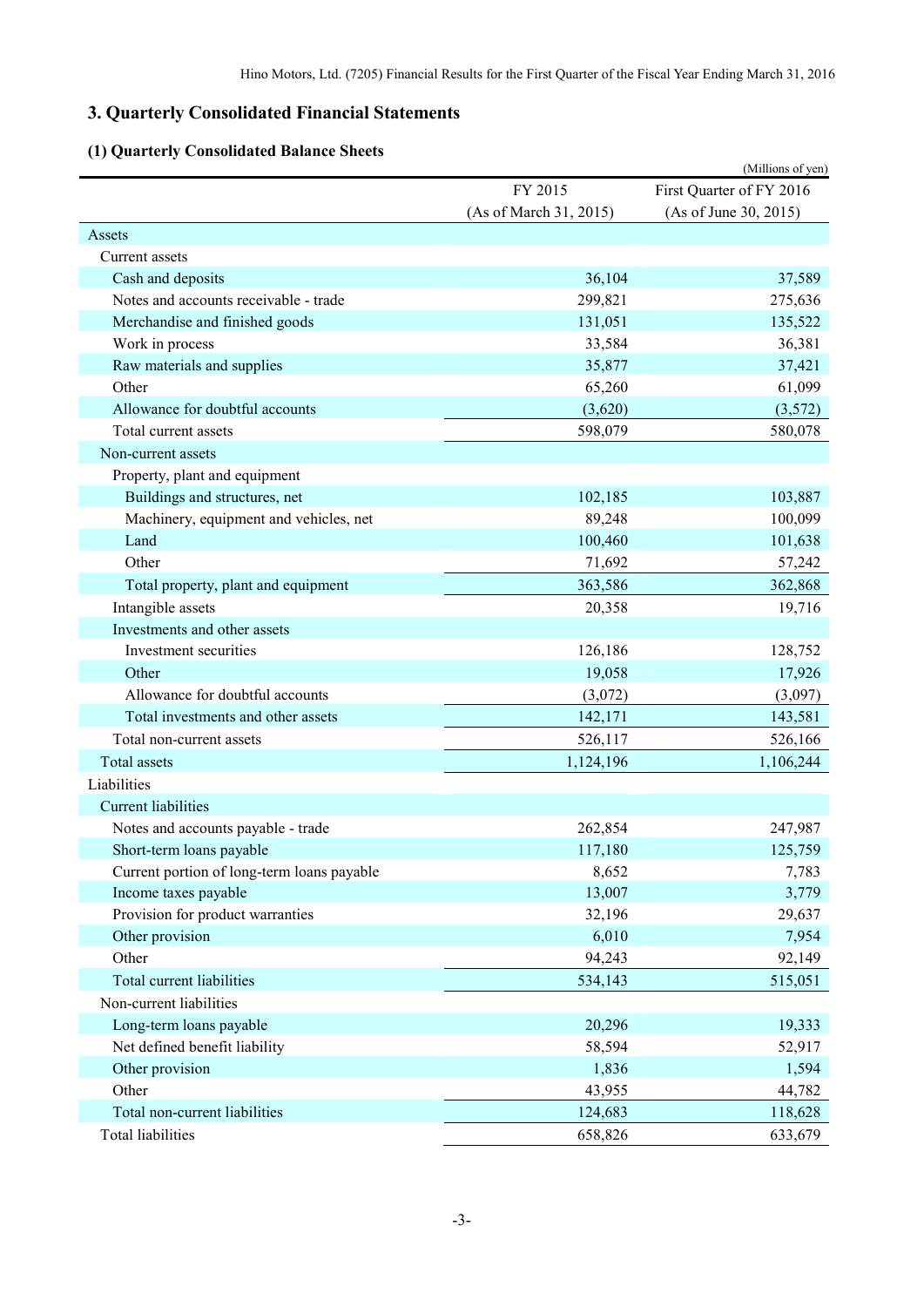|                                                       |                        | (Millions of yen)        |
|-------------------------------------------------------|------------------------|--------------------------|
|                                                       | FY 2015                | First Quarter of FY 2016 |
|                                                       | (As of March 31, 2015) | (As of June 30, 2015)    |
| Net assets                                            |                        |                          |
| Shareholders' equity                                  |                        |                          |
| Capital stock                                         | 72,717                 | 72,717                   |
| Capital surplus                                       | 65,299                 | 65,305                   |
| Retained earnings                                     | 228,955                | 233,970                  |
| Treasury shares                                       | (517)                  | (503)                    |
| Total shareholders' equity                            | 366,454                | 371,490                  |
| Accumulated other comprehensive income                |                        |                          |
| Valuation difference on available-for-sale securities | 51,049                 | 52,453                   |
| Deferred gains or losses on hedges                    | (20)                   | 5                        |
| Revaluation reserve for land                          | 2,187                  | 2,187                    |
| Foreign currency translation adjustment               | 2,364                  | 2,782                    |
| Remeasurements of defined benefit plans               | (3,252)                | (3,130)                  |
| Total accumulated other comprehensive income          | 52,328                 | 54,298                   |
| Subscription rights to shares                         | 128                    | 123                      |
| Non-controlling interests                             | 46,459                 | 46,653                   |
| Total net assets                                      | 465,370                | 472,565                  |
| Total liabilities and net assets                      | 1,124,196              | 1,106,244                |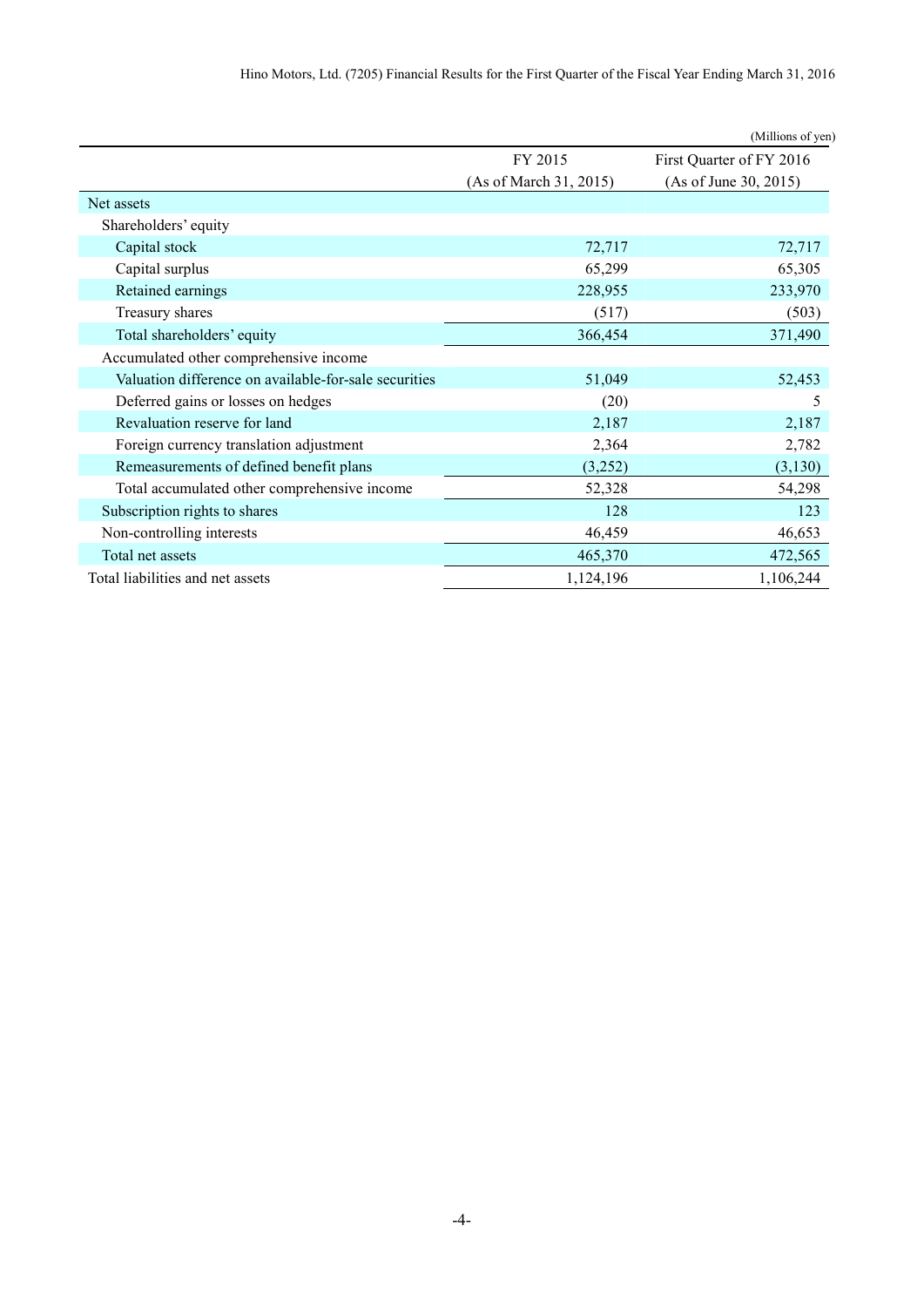# **(2) Quarterly Consolidated Statements of Income and Quarterly Consolidated Statements of Comprehensive Income**

[Quarterly Consolidated Statements of Income]

[Consolidated First Quarter of FY 2016 and FY 2015 (Cumulative)]

|                                                               |                          | (Millions of yen)        |
|---------------------------------------------------------------|--------------------------|--------------------------|
|                                                               | First Quarter of FY 2015 | First Quarter of FY 2016 |
|                                                               | (From April 1, 2014      | (From April 1, 2015      |
|                                                               | to June 30, 2014)        | to June 30, 2015)        |
| Net sales                                                     | 365,221                  | 407,018                  |
| Cost of sales                                                 | 302,559                  | 335,446                  |
| Gross profit                                                  | 62,662                   | 71,571                   |
| Selling, general and administrative expenses                  |                          |                          |
| Salary and allowances                                         | 10,355                   | 11,116                   |
| Provision for bonuses                                         | 1,184                    | 1,315                    |
| Retirement benefit expenses                                   | 634                      | 781                      |
| Other                                                         | 27,332                   | 32,920                   |
| Total selling, general and administrative expenses            | 39,506                   | 46,134                   |
| Operating income                                              | 23,156                   | 25,437                   |
| Non-operating income                                          |                          |                          |
| Interest income                                               | 375                      | 300                      |
| Dividend income                                               | 684                      | 820                      |
| Share of profit of entities accounted for using equity method |                          | 380                      |
| Miscellaneous income                                          | 1,048                    | 650                      |
| Total non-operating income                                    | 2,108                    | 2,151                    |
| Non-operating expenses                                        |                          |                          |
| Interest expenses                                             | 1,398                    | 1,729                    |
| Foreign exchange losses                                       | 548                      | 53                       |
| Share of loss of entities accounted for using equity method   | 170                      |                          |
| Miscellaneous expenses                                        | 386                      | 381                      |
| Total non-operating expenses                                  | 2,502                    | 2,164                    |
| Ordinary income                                               | 22,762                   | 25,424                   |
| Extraordinary income                                          |                          |                          |
| Gain on sales of non-current assets                           | 7                        | 7                        |
| Other                                                         | 5                        | 29                       |
| Total extraordinary income                                    | 13                       | 37                       |
| <b>Extraordinary losses</b>                                   |                          |                          |
| Loss on sales and retirement of non-current assets            | 102                      | 74                       |
| Other                                                         | 41                       | 73                       |
| Total extraordinary losses                                    | 143                      | 147                      |
| Income before income taxes                                    | 22,632                   | 25,313                   |
| Income taxes-current                                          | 6,809                    | 5,671                    |
| Income taxes-deferred                                         | (202)                    | 1,159                    |
| Total income taxes                                            | 6,607                    | 6,831                    |
| Net income                                                    | 16,025                   | 18,482                   |
| Profit attributable to non-controlling interests              | 1,726                    | 853                      |
| Profit attributable to owners of parent                       | 14,298                   | 17,628                   |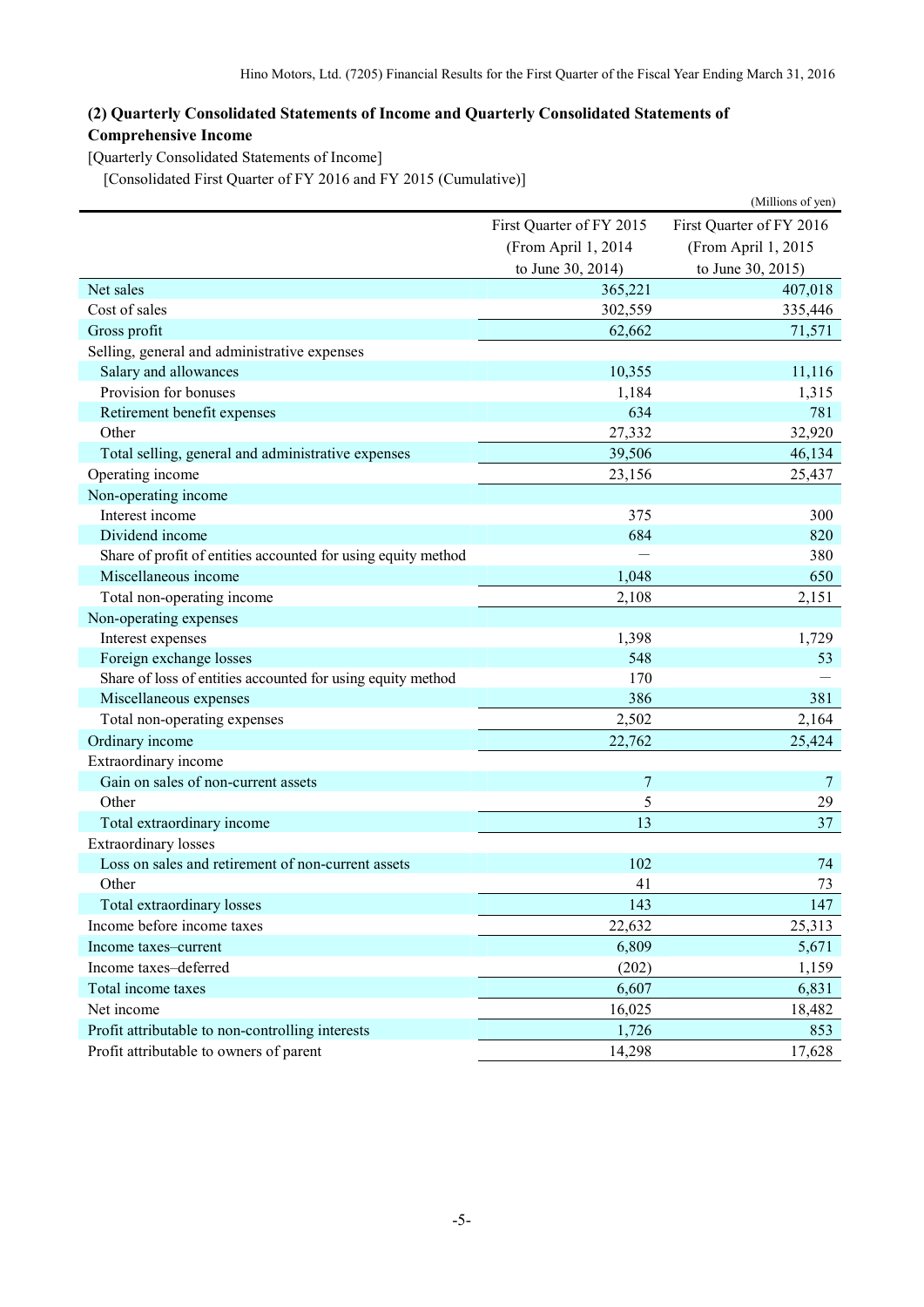[Quarterly Consolidated Statements of Comprehensive Income]

[Consolidated First Quarter of FY 2016 and FY 2015 (Cumulative)]

|                                                       |                          | (Millions of yen)        |  |  |  |
|-------------------------------------------------------|--------------------------|--------------------------|--|--|--|
|                                                       | First Quarter of FY 2015 | First Quarter of FY 2016 |  |  |  |
|                                                       | (From April 1, 2014)     | (From April 1, 2015)     |  |  |  |
|                                                       | to June 30, 2014)        | to June 30, 2015)        |  |  |  |
| Net income                                            | 16,025                   | 18,482                   |  |  |  |
| Other comprehensive income                            |                          |                          |  |  |  |
| Valuation difference on available-for-sale securities | 2,587                    | 486                      |  |  |  |
| Deferred gains or losses on hedges                    | 102                      | 26                       |  |  |  |
| Foreign currency translation adjustment               | (3,238)                  | 957                      |  |  |  |
| Remeasurements of defined benefit plans               | 152                      | 100                      |  |  |  |
| Share of other comprehensive income of entities       | 302                      | 931                      |  |  |  |
| accounted for using equity method                     |                          |                          |  |  |  |
| Total other comprehensive income                      | (93)                     | 2,502                    |  |  |  |
| Comprehensive income                                  | 15,931                   | 20,984                   |  |  |  |
| (Comprehensive income attributable to)                |                          |                          |  |  |  |
| Comprehensive income attributable to owners of        | 15,129                   | 19,598                   |  |  |  |
| parent                                                |                          |                          |  |  |  |
| Comprehensive income attributable to                  | 801                      | 1,386                    |  |  |  |
| non-controlling interests                             |                          |                          |  |  |  |